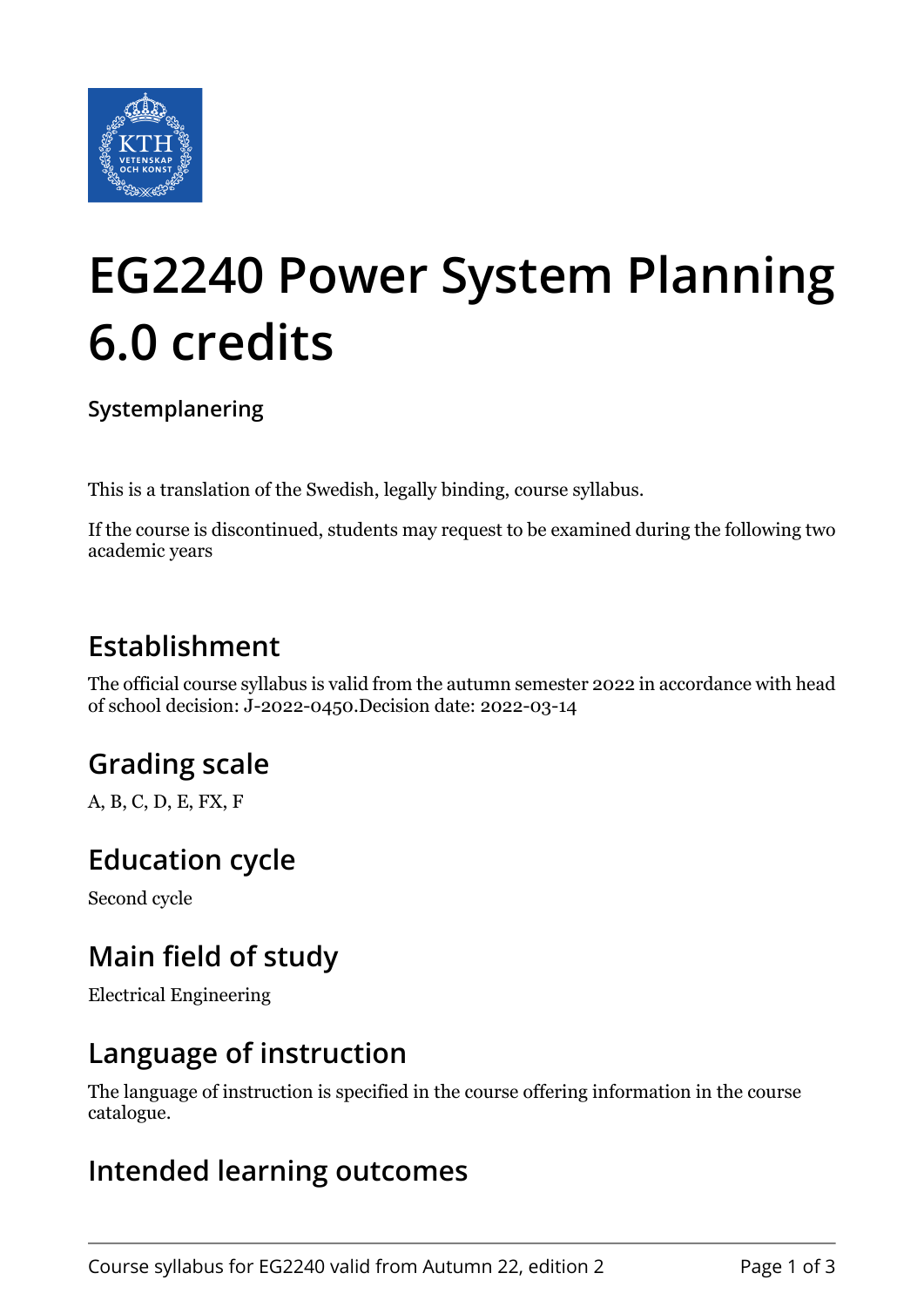After passing the course, the student should be able to

- formulate, solve and analyse the results of short- and long-term planning problems for electricity producers and other players in power systems with large part continuously varying electricity generation (for example wind power),
- give a short oral presentation (both individually and in groups) of the solution to a power system planning problem,

in order to learn to formulate, solve and analyse power system planning problems.

#### **Course contents**

The course includes basic models for different types of power plants and how these models can be applied in different types of optimisation problems (for example linear programming, stochastic programming and dynamic programming). Theory and examples are presented in lectures. The students may then apply the theory on simplified (but realistic) examples.

## **Specific prerequisites**

Knowledge in numerical methods, 6 higher education credits, equivalent to completed course SF1519/SF1545/SF1546/SF1547.

Knowledge in probability theory, 6 higher education credits, equivalent to completed course SF1917/SF1918/SF1920.

### **Examination**

- PRO1 Project assignments, 3.0 credits, grading scale: A, B, C, D, E, FX, F
- PRO2 Project assignments, credits, grading scale: A, B, C, D, E, FX, F
- SEM1 Seminars, 3.0 credits, grading scale: P, F

Based on recommendation from KTH's coordinator for disabilities, the examiner will decide how to adapt an examination for students with documented disability.

The examiner may apply another examination format when re-examining individual students.

Pass grade on the modules SEM1 and PRO1 are required for the final grade E. The module PRO2 is optional project assignments. The final grade in the course is the highest grade of PRO1 and PRO2.

## **Ethical approach**

- All members of a group are responsible for the group's work.
- In any assessment, every student shall honestly disclose any help received and sources used.